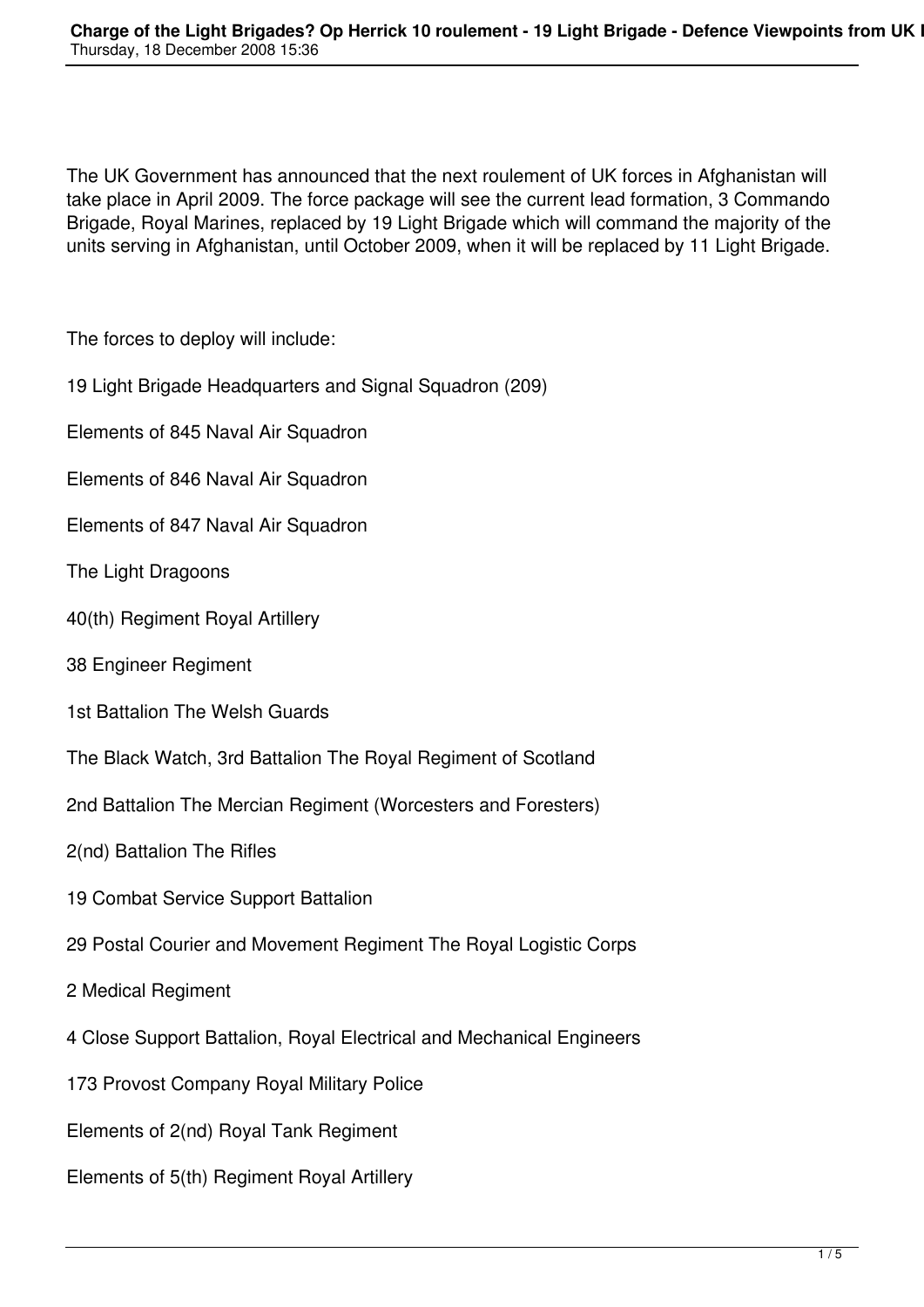Elements of 12(th) Regiment Royal Artillery Elements of 19(th) Regiment Royal Artillery Elements of 32nd Regiment Royal Artillery Elements of 39th Regiment Royal Artillery Elements of 26 Engineer Regiment Elements of 33 Engineer Regiment (Explosive Ordnance Disposal) Elements of 42 Engineer Regiment (Geographical) Elements of 170 (Infrastructure Support) Engineer Group Elements of 15 Field Support Squadron Elements of 7th Signal Regiment Elements of 10th Signal Regiment Elements of 14th Signals Regiment (Electronic Warfare) Elements of 21st Signal Regiment (Air Support) Elements of 2nd Battalion The Royal Welsh Elements of 2nd Battalion The Royal Gurkha Rifles Elements of 1 Regiment, Army Air Corps Elements of 3 Regiment, Army Air Corps Elements of 4 Regiment, Army Air Corps Elements of 4 Logistic Support Regiment The Royal Logistic Corps Elements of 6 Regiment The Royal Logistic Corps Elements of 7 Regiment The Royal Logistic Corps Elements of 9 Regiment The Royal Logistic Corps Elements of 11 Explosive Ordnance Disposal Regiment The Royal Logistic Corps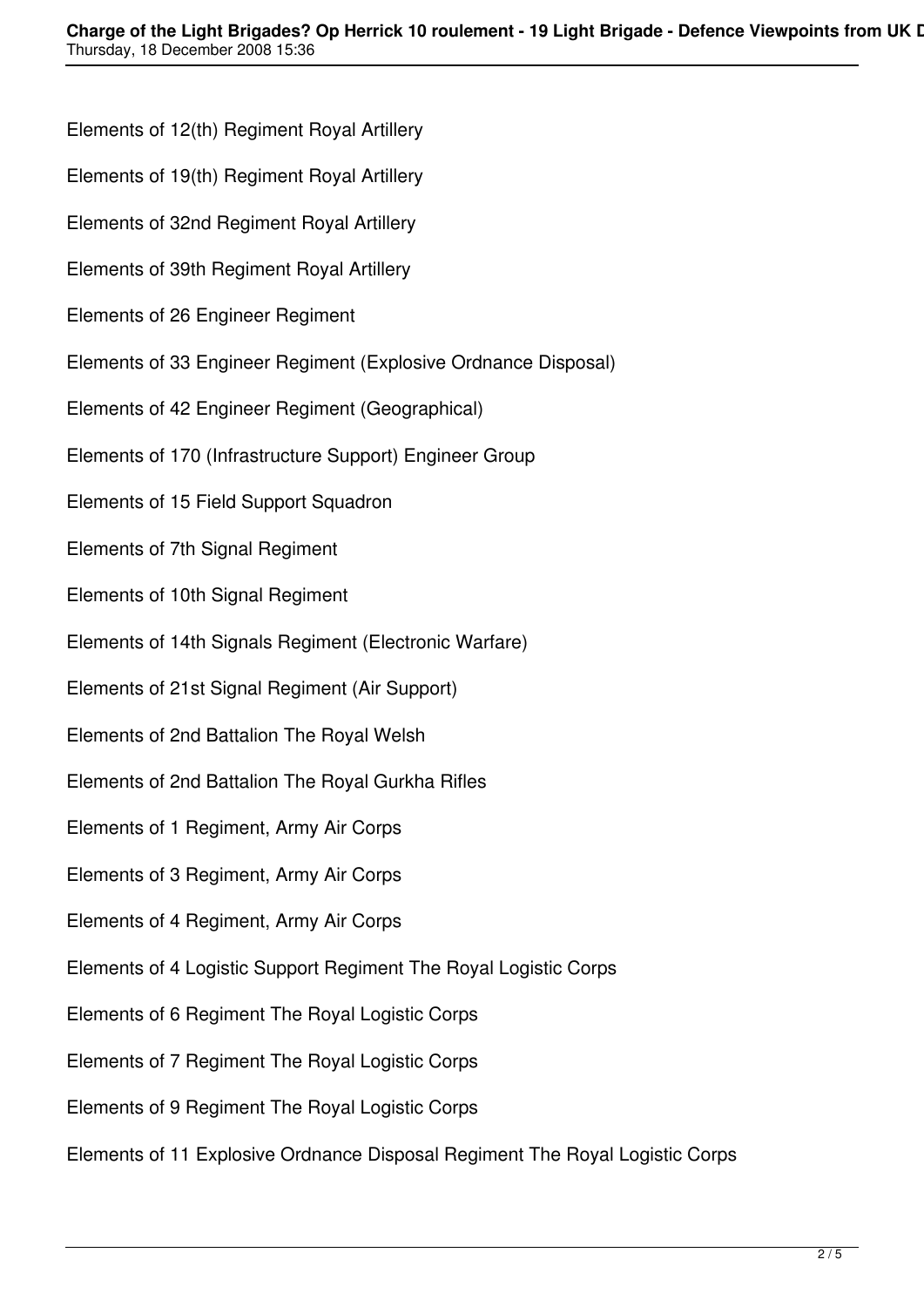Elements of 17 Port and Maritime Regiment The Royal Logistic Corps

- Elements of 23 Pioneer Regiment The Royal Logistic Corps
- Elements of 24 Regiment The Royal Logistic Corps
- Elements of 27 Regiment The Royal Logistic Corps
- Elements of Allied Command Europe Rapid Reaction Corps Support Battalion
- Elements of 7 Air Assault Battalion Royal Electrical Mechanical Engineers
- Elements of 104 Force Support Battalion Royal Electrical and Mechanical Engineers
- Elements of 101 Military Working Dog Support Unit
- Elements of 1 Military Intelligence Brigade
- Elements of the Joint Civil Military Co-operation Group (CIMIC)
- Elements of 148 Expeditionary Force Institute Squadron (Volunteers) The Royal Logistic Corps
- Elements of 51st Highland, 7th Battalion The Royal Regiment of Scotland
- Elements of 4th Battalion The Mercian Regiment
- Elements of Joint Medical Command
- Elements of 2 Medical Regiment
- Elements of 4 Medical Regiment
- Elements of 202 Field Hospital (Volunteers)
- Elements of 225 Medical Regiment (Volunteers)
- Elements to man 904 Expeditionary Air Wing, Royal Air Force
- 6 Force Protection Wing Headquarters, Royal Air Force Regiment
- 63 Queen's Colour Squadron, Royal Air Force Regiment
- Elements of 12 Squadron, Royal Air Force
- Elements of 18 Squadron, Royal Air Force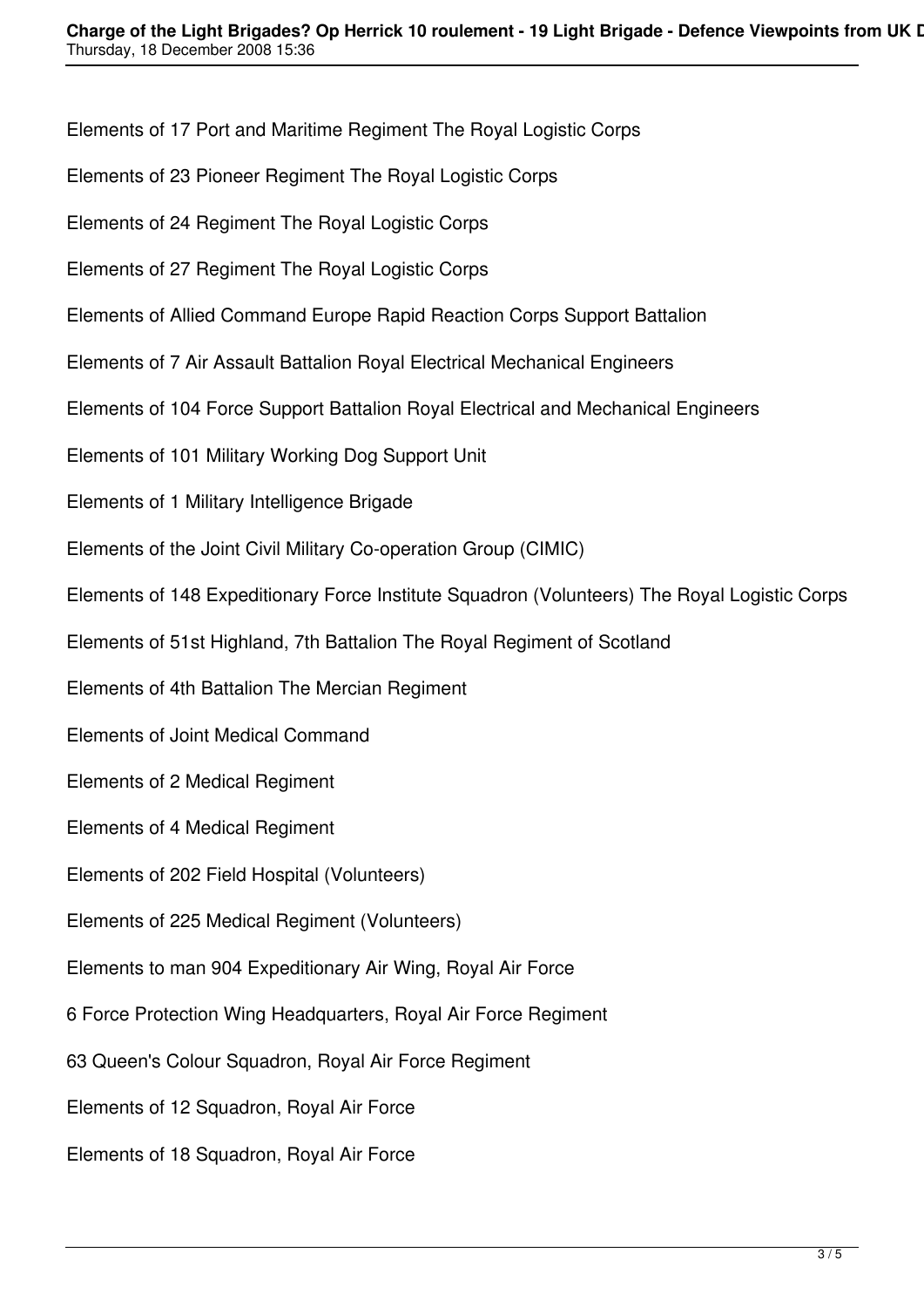Elements of 24 Squadron, Royal Air Force

Elements of 27 Squadron, Royal Air Force

Elements of 30 Squadron, Royal Air Force

Elements of 617 Squadron, Royal Air Force

Elements of the Tactical Supply Wing, Royal Air Force

Elements to man the Joint Helicopter Support Unit

Elements of 1 Air Movements Wing, Royal Air Force

Elements of 1 Air Control Centre, Royal Air Force

Elements of 90 Signals Unit, Royal Air Force

Elements of 2 Motor Transport Squadron, Royal Air Force

Elements of 5001 Squadron, Royal Air Force

Elements of Mobile Catering Support Unit

Elements of Tactical Medical Wing

Elements of Tactical Armament Squadron

Elements of Tactical Imagery Intelligence Wing

These units represent direct replacements for previously announced deployments to Afghanistan. In addition, commanders on the ground need to retain tactical flexibility to call forward reserves on a temporary basis to meet short term operational needs. Elements of 2nd Battalion, The Princess of Wales Royal Regiment, the Theatre Reserve Battalion, are deployed or are about to be deployed in this capacity. Until August, including for the period of preparation for the Afghanistan elections, there will be an increase in the number of British troops deployed to Afghanistan from just over 8,000 to around 8,300. These additional troops will come from 2nd Battalion, the Royal Regiment of Fusiliers and will replace equivalent forces deployed from 2nd Battalion, the Princess of Wales Royal Regiment.

Volunteer and regular members of the reserve forces will continue to deploy to Afghanistan as part of this integrated force package, and the UK Governments expect to issue around 600 call-out notices to fill some 575 posts. On completion of their mobilization procedures, the reservists will undertake a period of training and, where applicable, integration with their respective receiving units. The majority will serve on operations for six or so months, although some may have shorter tours. Up to 15 members of the sponsored reserves are likely to be in